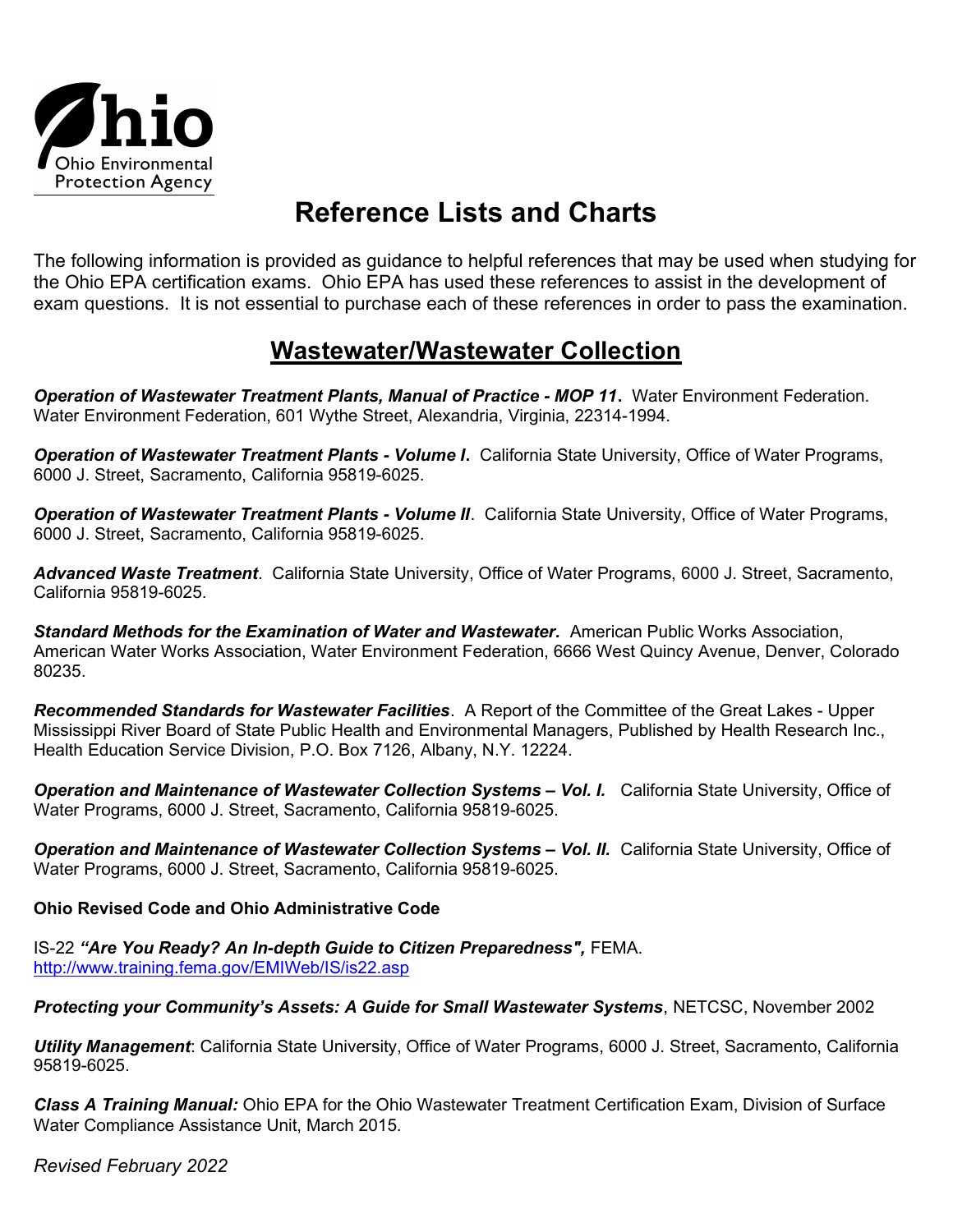| <b>References used on Wastewater Examinations</b>                                             |                           |                             |            |                           |                           |                           |  |
|-----------------------------------------------------------------------------------------------|---------------------------|-----------------------------|------------|---------------------------|---------------------------|---------------------------|--|
| <b>Reference</b>                                                                              |                           | <b>Level of Examination</b> |            |                           |                           |                           |  |
|                                                                                               | WC I                      | WC II                       | <b>WWA</b> | WW I                      | WW II                     | WW III                    |  |
| <b>Operation of Wastewater Treatment</b><br>Plants, Manual of Practice - MOP<br>11            |                           | X                           |            | $\boldsymbol{X}$          | X                         | X                         |  |
| <b>Operation of Wastewater Treatment</b><br>Plants - Volume I.                                |                           |                             |            | $\mathsf{X}$              | X                         | $\mathsf{X}$              |  |
| <b>Operation of Wastewater Treatment</b><br>Plants - Volume II.                               |                           |                             |            | X                         | X                         | X                         |  |
| <b>Advanced Waste Treatment.</b>                                                              |                           |                             |            | $\boldsymbol{X}$          | $\boldsymbol{\mathsf{X}}$ | $\boldsymbol{X}$          |  |
| Standard Methods for the<br><b>Examination of Water and</b><br>Wastewater.                    | X                         | X                           |            | $\boldsymbol{\mathsf{X}}$ | $\boldsymbol{\mathsf{X}}$ | $\boldsymbol{\mathsf{X}}$ |  |
| Recommended Standards for<br><b>Wastewater Facilities.</b>                                    | X                         | $\boldsymbol{X}$            |            | $\boldsymbol{\mathsf{X}}$ | $\boldsymbol{\mathsf{X}}$ | X                         |  |
| Operation and Maintenance of<br><b>Wastewater Collection Systems -</b><br>Vol. I              | X                         | X                           |            | X                         | X                         | X                         |  |
| Operation and Maintenance of<br><b>Wastewater Collection Systems -</b><br>Vol. II             | X                         | X                           |            | X                         | X                         | X                         |  |
| <b>Ohio Revised Code and Ohio</b><br><b>Administrative Code</b>                               | X                         | X                           | X          | X                         | X                         | X                         |  |
| Are You Ready? An In-depth Guide<br>to Citizen Preparedness                                   | $\boldsymbol{\mathsf{X}}$ | X                           |            | X                         | X                         | X                         |  |
| Protecting your Community's<br><b>Assests: A Guide for Small</b><br><b>Wastewater Systems</b> | X                         | X                           |            | X                         | X                         | X                         |  |
| <b>Utility Management</b>                                                                     |                           |                             |            |                           | $\boldsymbol{\mathsf{X}}$ | $\boldsymbol{\mathsf{X}}$ |  |
| <b>Class A Training Manual for Ohio</b><br><b>Wastewater Treatment Certification</b>          |                           |                             | X          |                           |                           |                           |  |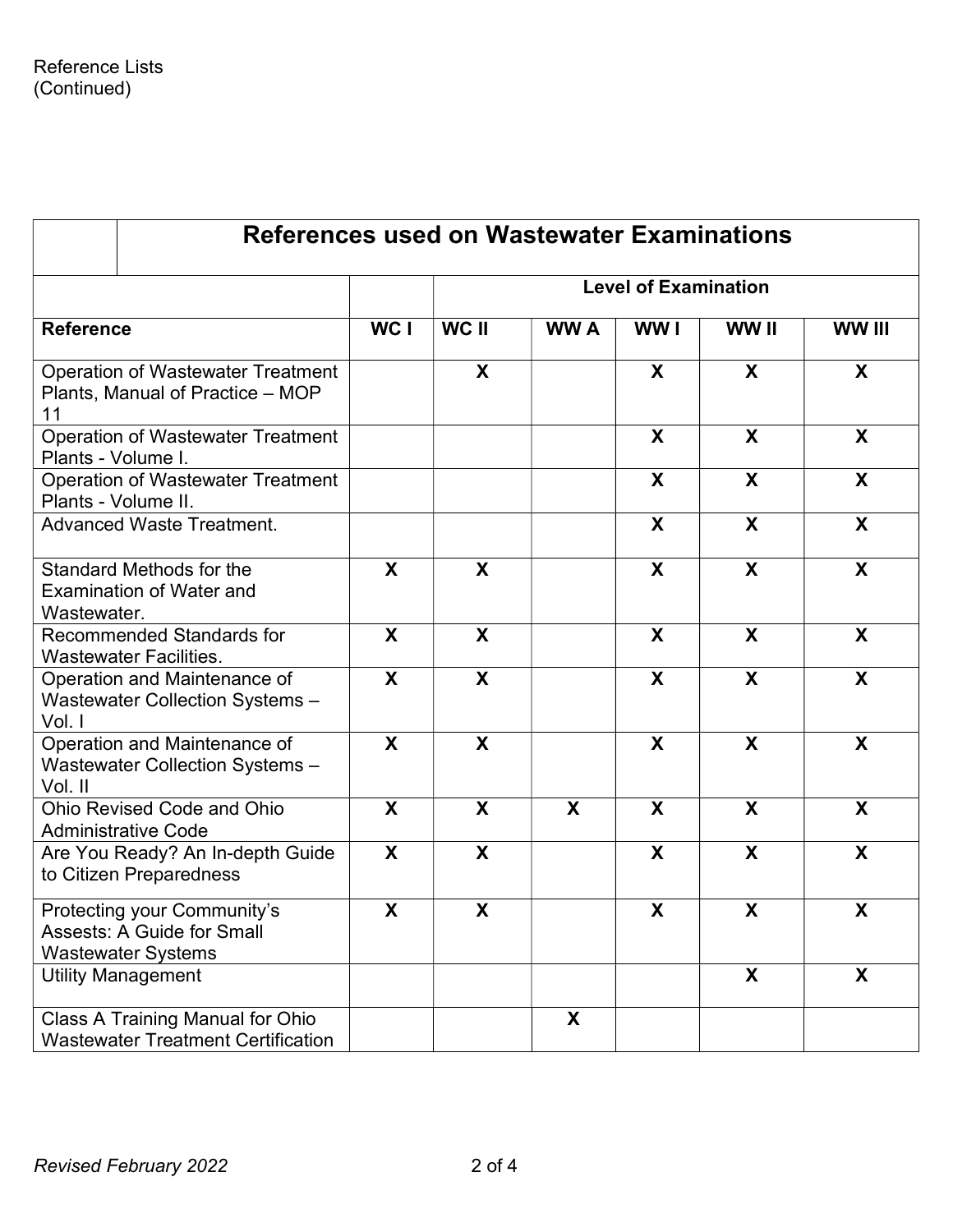#### Water Supply/Distribution

Water Treatment Plant Operation - Volume I. California State University, Office of Water Programs, 6000 J. Street, Sacramento, California 95819-6025.

Water Treatment Plant Operation - Volume II. California State University, Office of Water Programs, 6000 J. Street, Sacramento, California 95819-6025.

Water Distribution System Operation and Maintenance. California State University, Office of Water Programs, 6000 J. Street, Sacramento, California 95819-6025.

Recommended Standards for Water Works. A Report of the Committee of the Great Lakes - Upper Mississippi River Board of State Public Health and Environmental Managers, Published by Health Research Inc., Health Education Service Division, P.O. Box 7126, Albany, N.Y. 12224.

Water Quality and Treatment: A Handbook of Community Water Supplies. American Water Works Association McGraw-Hill Publishing Company, 1221 Avenue of the Americas, New York, New York 10020.

**Basic Science Concepts.** American Water Works Association, 6666 West Quincy Avenue, Denver, Colorado 80235.

Water Sources - Principles and Practices of Water Supply and Operations. American Water Works Association, 6666 West Quincy Avenue, Denver, Colorado 80235.

Water Treatment Plant Operators Handbook, 2002. American Water Works Association, 6666 West Quincy Avenue, Denver, Colorado 80235.

**Basic chemistry for Water and Wastewater Operators.** American Water Works Association, 6666 West Quincy Avenue, Denver, Colorado 80235.

Manual of Water Utility Operations. Texas Water Utilities Association, 6521 Burnet Lane, Austin, Texas 78757.

Water Distribution Operator Training Handbook. American Water Works Association, 6666 West Quincy Avenue, Denver, Colorado 80235.

Standard Methods for the Examination of Water and Wastewater. American Public Works Association, American Water Works Association, Water Environment Federation, 6666 West Quincy Avenue, Denver, Colorado 80235.

#### Ohio Revised Code and Ohio Administrative Code

IS-22 "Are You Ready? An In-depth Guide to Citizen Preparedness", FEMA. http://www.training.fema.gov/EMIWeb/IS/is22.asp

Response Protocol Toolbox: Planning for and Responding to Drinking Water Contamination Threats and Incidents, Module 1: Water Utility Planning Guide, USEPA, Interim Final – December 2003

Utility Management: California State University, Office of Water Programs, 6000 J. Street, Sacramento, California 95819-6025.

Free Class A Water Operator Training, oepa.360water.com